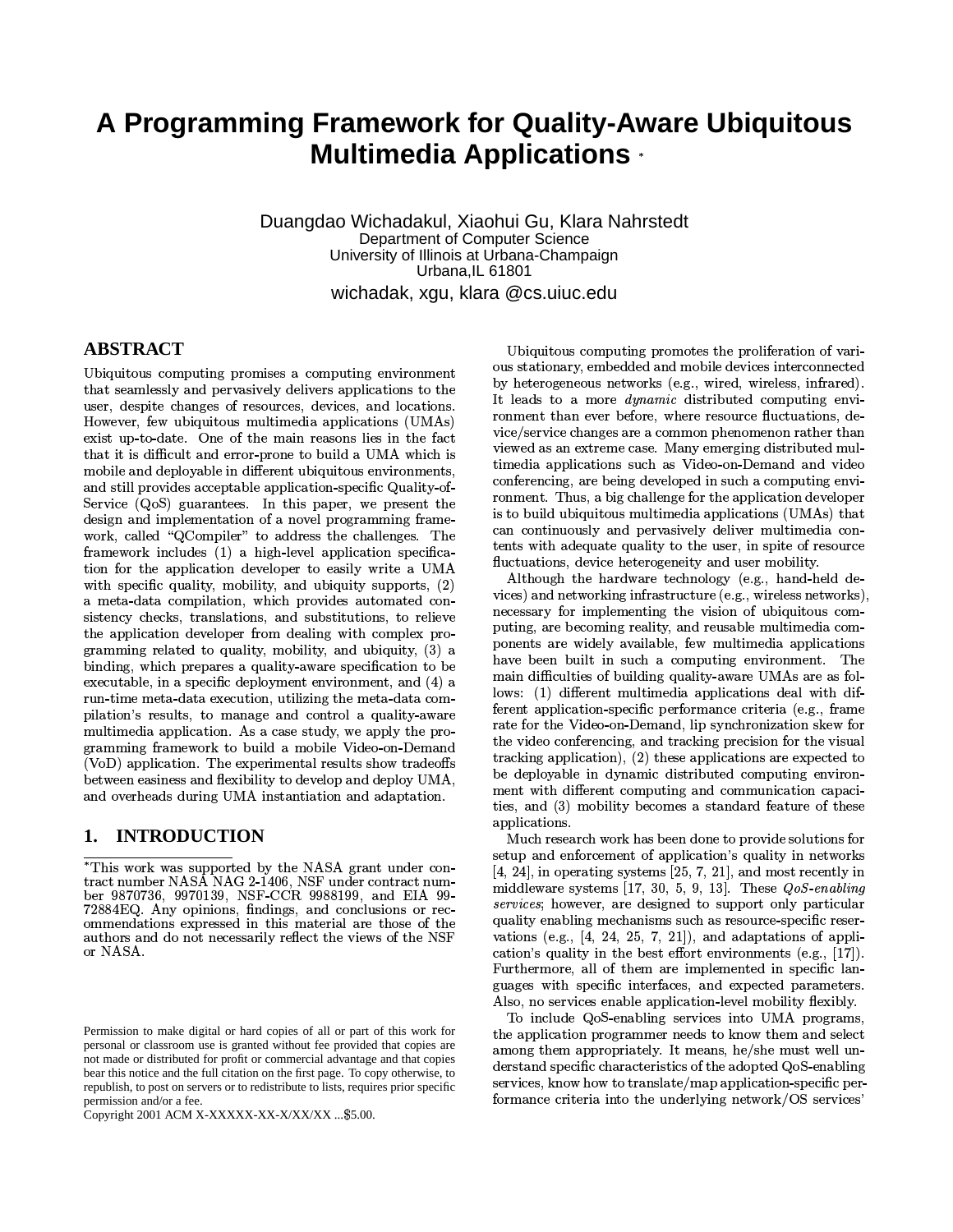expected interfaces and parameters (e.g., resource requirements for resource-specific reservations), and know how to "hook" the application with these adopted services. The result is then that the developed multimedia application is programmed as tightly-coupled with the adopted underlying QoS-enabling services. Hence, it is not easily deployable in different and dynamic environments.

To go beyond the traditional building of a quality-aware multimedia application, as described above, we propose a novel programming framework, called "QCompiler", for qualityaware ubiquitous multimedia applications. This framework enables a flexible and efficient development and deployment of distributed multimedia applications with mobility in ubiquitous environments. The framework is based on the concepts of reusable multimedia components, reusable underlying QoS-enabling services, the de-coupling of generic QoSenabling services and their specific implementations, and the provision of automated translations and substitutions to relieve the application developer from dealing with underlying QoS-enabling services' details.

The programming framework includes (1) a high-level application specification,  $(2)$  a meta-data compilation,  $(3)$  a binding, and (4) a run-time meta-data execution. The highlevel application specification consists of a set of qualityrelated specifications (e.g., attributes, rules), which allow an application developer to flexibly represent an application and its service quality requirements. The meta-data compilation processes the specification in two steps: environmentindependent and environment-dependent translations. The environment-independent translation maps the high-level application specification into a QoS-aware application descrip- $\text{tor}^1$ , representing a portable meta-level quality-aware application code. The descriptor includes consistent compositions (configurations) of multimedia service components and their associations with generic QoS-enabling services, and adaptation rules. The environment-dependent translation helps the application developer to deploy the QoS-aware application descriptor in a specific deployment environment. It matches each configuration in the descriptor with the environment. Also, it provides automatic translations (e.g., between application-level quality parameters and resourcelevel parameters) to ease the task for the application developer. The binding helps to bind components in the compiled results from the environment-dependent translation. The run-time meta-data execution helps controlling a qualityaware application, based on specific user's quality request, current availability of devices and resources, user mobility, and the compiled results from the environment-dependent translation.

By using the proposed quality-aware programming framework, an ordinary application developer can easily, and efficiently implement different applications with quality, mobility, and ubiquity supports on top of available QoS-enabling services (e.g., RSVP [4], DSRT [7]), in different deployment environments.

The rest of this paper is organized as follows. Section 2 introduces fundamental models of ubiquitous multimedia applications, used in our programming framework. Section 3 describes the high-level application specification as mechanism for developing a quality-aware ubiquitous multimedia application. Section 4 presents the meta-data compilation

which enables portability, quality-awareness, and adaptability controls for the input specification. Section 5 describes the binding and Section 6 briefly describes the run-time meta-data execution. Section 7 presents experimental results, followed by Section 8 with related work overview. Section 9 concludes this paper.

### **QUALITY-AWARE UBIQUITOUS MUL-** $2.$ **TIMEDIA MODELS**

Our programming framework for quality-aware ubiquitous multimedia applications requires sound models of these applications. We deploy the quality-aware task-flow model for the overall UMA and the component model for each task as discussed below.

### $2.1$ Ubiquitous Multimedia Application (UMA) **Model**



Figure 1: (a) Task-Flow Model, (b) Reward Profile

We deploy the task-flow model [18] as our quality-aware UMA model. In the task-flow model (See Figure 1a), the relationship among tasks can be represented by a directed acyclic graph (DAG), called dependency graph. An edge from task  $T_k$  to task  $T_i$  indicates that  $T_k$  produced the result consumed by task  $T_i$ . S is a source node that is not a consumer of any task, but is a producer of some task. U is an end-user node that is not a producer of any task, but a consumer of some task. Each task is a functional unit consisting of two vectors,  $Q_{in}$  and  $Q_{out}$ , as its input and output quality vectors, respectively.  $Q_{in}$  and  $Q_{out}$  are related such that  $\overrightarrow{q}(\overrightarrow{\sigma}_k) = R_k(\overrightarrow{r}_k, \overrightarrow{q}(\overrightarrow{i}_k))$ , where  $R_k$  is a reward profile (See Figure 1b), representing a mapping from input quality and resource allocation to output quality.  $\vec{q}(\vec{\sigma}_k)$ is a single output quality.  $\overrightarrow{q}(\overrightarrow{i}_k)$  is a single input quality.  $\overrightarrow{r}_k$  is the resource allocation of the task. A value function  $V_i(\vec{q}(\vec{\sigma}_k))$  is placed by a consumer task  $T_i$  on the output quality  $\overrightarrow{q}(\overrightarrow{\sigma}_k)$  of a producer task  $T_k$ . It implicitly specifies service quality expected by a consumer task. In UMA model, a ubiquitous multimedia component (UMC) represents a task in the task-flow model.

### $2.2\phantom{0}$ Ubiquitous Multimedia Component (UMC) Model

A multimedia component is a functional unit (e.g., media retrieving, encoding, streaming) or a set of functional units (e.g., media retrieving+encoding+streaming) forming a multimedia service (e.g., Video-on-Demand server).

A ubiquitous multimedia component (UMC) (See Figure 2) is modelled as a multimedia component code (software program) or a composition of multimedia component codes,

<sup>&</sup>lt;sup>1</sup>We use the convention of deployment descriptor as of EJB's deployment descriptor [22], and CCM's descriptors [14].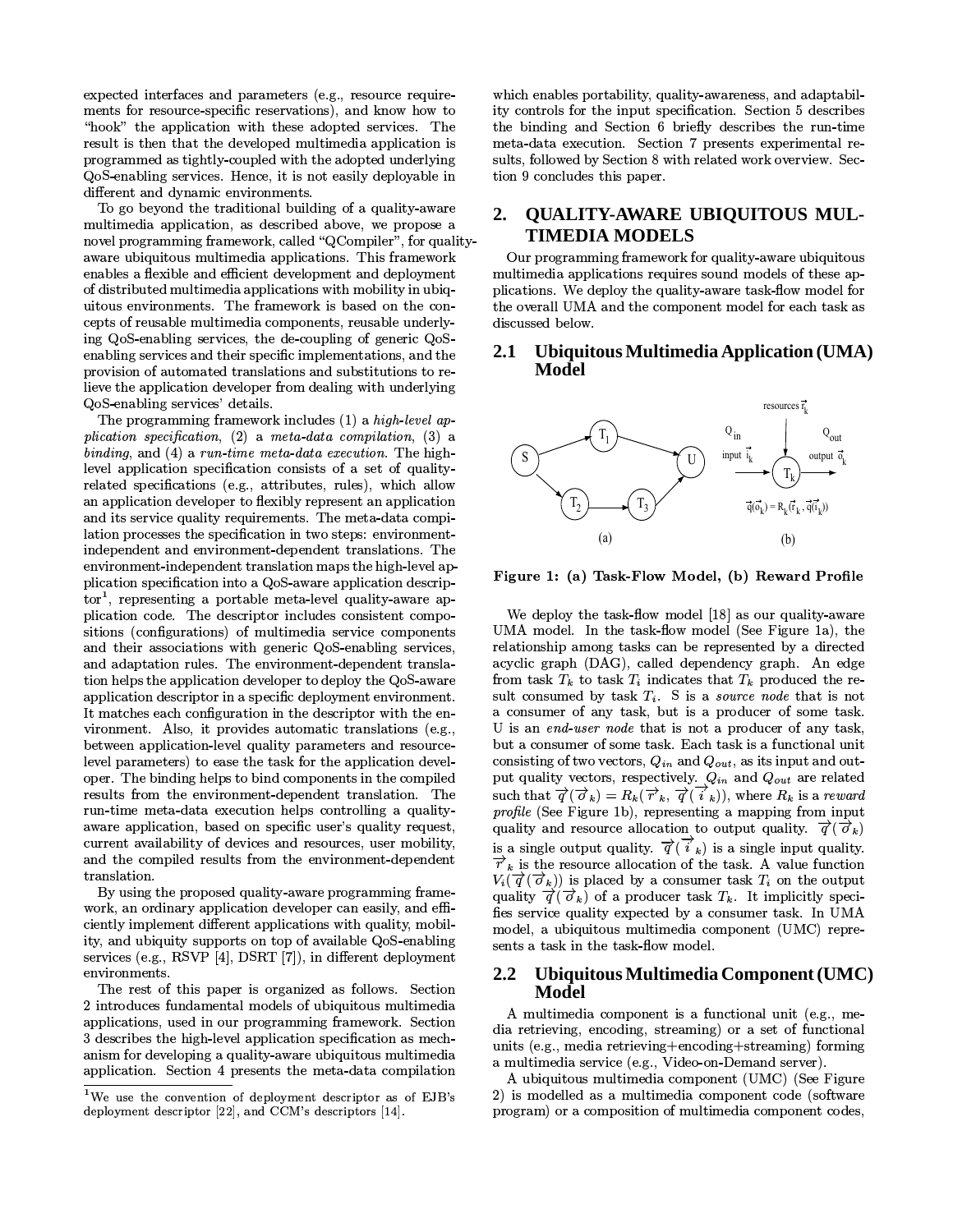

Figure 2: Ubiquitous Multimedia Component (UMC) Model

attached with a meta-data description, and wrapped with a set of adaptation handlers.

UMC description presents detailed information of the component including component name, component model (e.g., CORBA, COM, Java), category (e.g., VoD Server Service, Transcoding Service, Encoding Service), component repository, interface, hardware requirement, system software requirement, system resource requirement, supporting quality, and required libraries. The "supporting quality" points to a profile which consists of quality parameters (described in Section 3) and their reward profiles, that the UMC supports. The "required libraries" information points to a profile which consists of a list of the UMC's required libraries with their locations or pointers to their locations. The UMC description is mainly used by the programming framework during the meta-data compilation.

*Adaptation handlers* are a set of (action) functions which the programming framework includes in the UMC model for enabling adaptations, and mobility of the UMCs in ubiquitous environments. As a tool in the programming framework, we wrap each UMC with a set of (action) functions:  $tuneQuality~Params (params\_vector)$ , and  $reconnect (service\_id)$ , for handling adaptation controls from the underlying runtime meta-data execution. Actions are described in detailed in next section.

A UMC is a reusable component. Like normal multimedia components, a UMC or a set of UMCs forms a multimedia service

### **HIGH-LEVEL APPLICATION SPECIFI-**3. **CATION**

#### **3.1** Terminology

In the quality-aware programming framework, we use the following definitions:  $QoS$  category and  $QoS$  dimension [3,  $10$ ] are part of the *quality-aware application specification*, and UMC description. A QoS category consists of a set of quality parameters ( $QoS$  dimensions) representing qualitative or quantitative attributes for the *QoS category*. Realtime video, real-time audio are examples of QoS categories. Frame rate, frame size, color depth are examples of QoS dimensions describing real-time video category. In our framework, we limit the QoS dimension to specify only the quantitative attribute.

#### **Quality-Aware Application Specifications**  $3.2$

High-Level application specification allows an application developer to represent a quality-aware multimedia application via a set of meta-data specifications that include  $(1)$  detailed application specification,  $(2)$  user-to-applicationspecific quality translation template (UtoA template), and  $(3)$  adaptation rules.

# 3.2.1 Application Specification

An *application specification* includes (i) an application functional dependency graph, (ii) setup configuration(s), (iii) a service component description for each UMC in the graph, and (iv) a connection description for each pair of connected UMCs.

The application functional dependency graph represents the quality-aware multimedia application via the composition of different ubiquitous multimedia components (UMCs). It is described accordingly to the quality-aware task-flow model, and representing a UMC service graph. The setup configurations represent different compositions of components in the dependency graph which are needed to be instantiated during the application setup. The service component description includes details of each UMC comprising the dependency graph. It includes the same fields as the UMC description with the following additions: component type (e.g., Specific, Generic, Composite), target machine(s), and state (e.g., Shared, or Exclusive). A dependency graph is partially-defined if some of its components are Generic; otherwise, it is fully-defined. The *connection description* includes connection type (e.g., unicasting, multicasting), and security capability (e.g., enable encryption, decryption).

Figure 3 shows an example of application meta-data specification for a mobile Video-on-Demand (VoD) application, entered via the visual programming environment [12]. As shown in Figure 3, the mobile VoD consists of five UMCs: a VoD server, a user profile server, a proxy server (for video transcoding), a VoD client on a PC, and a VoD client on a hand-held device. The dependency graph of the application is represented on the left side. For simplicity, the dependency graph does not show the relations between the VoD clients and the user profile server. The dialog on the right side represents the service component description of the VoDClientPC. We assume that the three setup configurations: {VoDServer, VoDClientPC}, {VoDServer, User-ProfileServer, VoDClientPC}, and {VoDServer, UserProfile-Server, ProxyServer have been specified (not shown in the figure).

| 送送用<br><b>Financial McGanan</b>    |                                                         |                                   |
|------------------------------------|---------------------------------------------------------|-----------------------------------|
| Ddi Confearaixea OzS Specification |                                                         |                                   |
| ----------------                   | <b>X &lt; C N</b><br><b>El</b> GoS Specification Dialog |                                   |
| <b>VVDServer</b>                   | VoColenzi C                                             |                                   |
|                                    | Component Name:                                         | VoDClientPC                       |
| Protect govern                     | Component Type:                                         | Specific                          |
|                                    | Component Model:                                        | javacomp                          |
| UserFraWeGerver                    | blethearthygiDOoV<br>Component Params:                  | msp://florence.cs.uiuc.edu:5002/6 |
|                                    | Category:                                               | VoDClientService                  |
|                                    | Node Label:                                             |                                   |
|                                    | Source Node:                                            | ComponentRepository               |
|                                    | Target Node:                                            | satyam.cs.uiuc.edu                |
|                                    | Supporting QoS Profile :                                |                                   |
|                                    | State:                                                  |                                   |
|                                    | Reservation Type:                                       |                                   |
|                                    | Period (ms):                                            |                                   |
|                                    | Peak Processing Time (ms):                              |                                   |
|                                    | Sustainable Processing Time (                           |                                   |
|                                    | Burst Tolerance (ms):                                   |                                   |
|                                    | Memory (KB):                                            |                                   |
|                                    | Disk (MB):                                              |                                   |
|                                    | Bandwidth (KB):                                         |                                   |
|                                    | Hardware Environment :                                  | PC PentiumIII                     |
|                                    | Software Environment :                                  | Windows 2000                      |
|                                    | OK                                                      | <b>CANCEL</b>                     |

Figure 3: Application Specification for a Mobile Video-on-Demand Application (Example)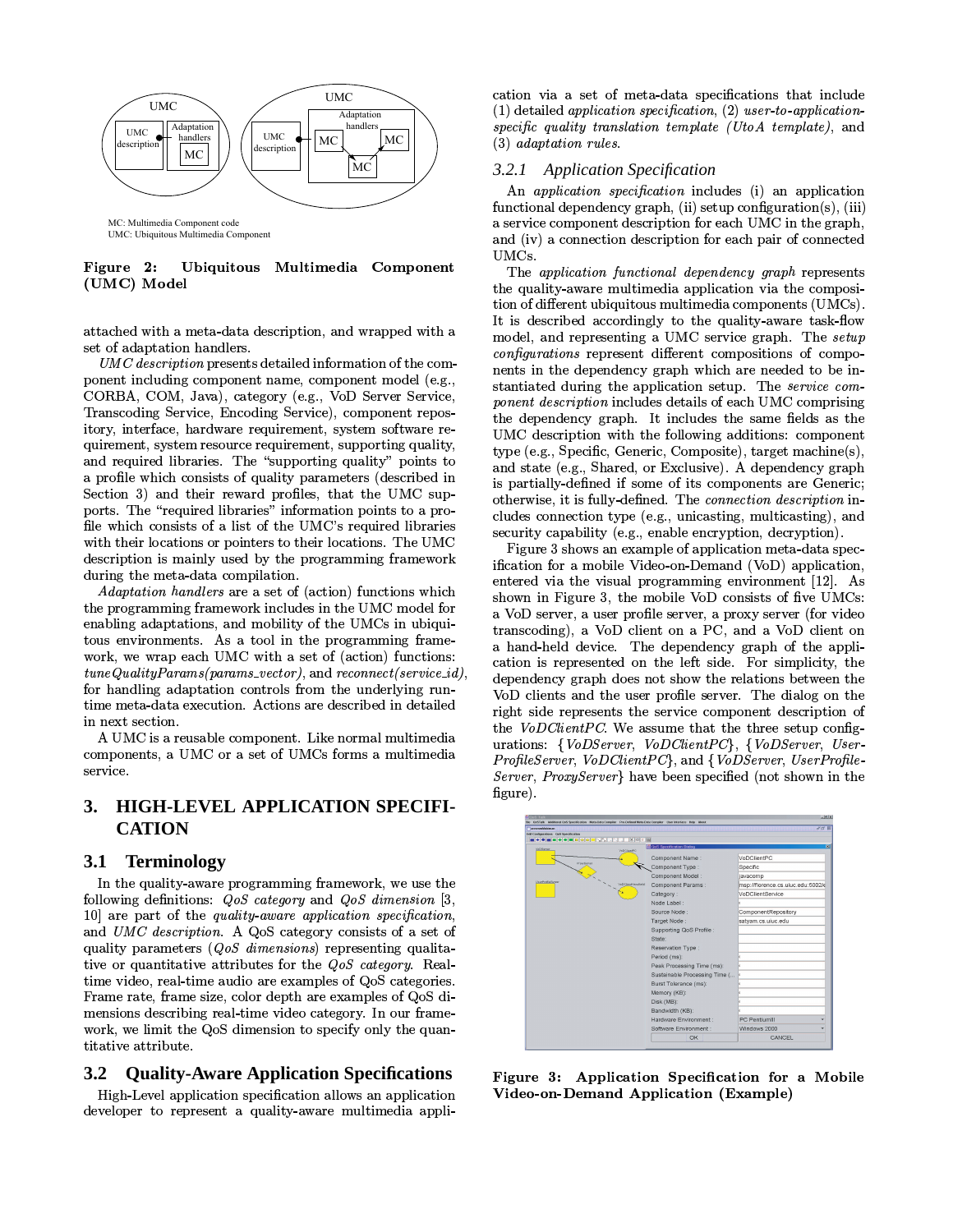### $3.2.2$ User-to-Application-Specific Quality Translation Template (UtoA Template)

User-to-application-specific quality translation template defines the mapping between different user quality levels and corresponding application specific QoS categories, their QoS guarantee levels, and their dimensions. User QoS levels are provided by the application developer for a user to request the application. Application-specific QoS categories and dimensions, for each user QoS level, are used by the meta-data compilation to generate value functions. Figure 4 shows an example of the UtoA template for the mobile VoD application in the visual programming environment. In this example, three user QoS levels: High, Medium, and Low are mapped to  $[(format, {mpeg-2, mjpeg}), (frame rate, 30),$ (frame size,  $740x480$ ), (color depth, 8)], [(format, {mpeg- $2,$  mjpeg}), (frame rate, 20), (frame size,  $480x360$ ), (color depth,  $4$ ), and [(format, {mpeg-2, mjpeg}), (frame rate, 10), (frame size,  $360x240$ ), (color depth, 4)], respectively.



Figure 4: User-to-Application-Specific Quality Template for a Mobile Video-on-Translation Demand (VoD) Application (Example)

### $3.2.3$ Specification of Events, Actions and Adaptation Rules

To handle the dynamic characteristics of ubiquitous environments and their UMAs, our programming framework provides a pre-defined set of events and actions that can be used by the application developer to describe how the run-time meta-data execution should control the application corresponding to resource availability, load balancing, and mobility.

Examples of events are *clientMove*(*client\_id*, machine1, machine2), serverSwitch(server\_id1, server\_id2), userMove- $(user_id, space_id1, space_id2), networkOverload(machine1,$  $machine2), serverShutdown(server_id), clientCPUOverrun (client\_id), cyuExceeded(machine1). clientMove() represents$ the moving of a specific client, defined by *client id*, from machine1 to machine2, assuming that no instances of the client are running on machine2.  $serverSwitch()$  represents the switching of a server from a specific *server id1* to another *server\_id2*, assuming that there exists an instance of server\_id2 already running. Moving and switching events are applied to clients, servers, and peers. A clientid, a server\_id, or a peer\_id, represent active instances of a multimedia service. userMove() indicates user mobility from space\_id1 to space\_id2, assuming that two spaces are part of the same deployment environment.  $networkOverall$  () indicates the overloaded network between two machines. server- $Shutdown()$  indicates that the server-id has been shutting down.  $clientCPUOverrun()$  indicates that the client with  $client\_id$  excessively consumes CPU.  $cpuExeceded()$  indicates that total CPU utilization in machine1 exceeds a pre-defined threshold.

In our programming environment, the following actions are pre-defined: instantiate(UMC, machine1), insert(client\_id, UMC, server\_id), tuneQualityParams([server, client, peer]\_id, params\_vector), reconnect([server, client, peer]\_id or UMC, [server, client, peer]-id or UMC), and terminate([server,  $client, peer \textit{]}\_id, machine1 \textit{)}. \textit{instantiate()}$  instantiates a UMC in machine1. insert() inserts a UMC (e.g., a peer proxy) between *client id* and *server id.* tuneQualityParams() tunes quality parameters of an instance of a server, a client or a peer services with parameters defined in params\_vector. re $connect()$  reconnects an instance of a server, a client, a peer or a UMC to an instance of another server, client, peer, or UMC.  $terminate()$  stops an instance of a server, a client, or a peer on machine1. A UMC in these actions represents a component, which will be instantiated, as a multimedia service or as a part of an active multimedia service. Besides these actions, moving and switching events, described previously, can be also considered as actions. Also, note that target machine parameter, referred by an action (e.g.,  $instantiate(), can be considered as a run-time parameter.$ which will be determined by the run-time meta-data execution, during an application execution.

An application developer is responsible to specify the adaptation rules using the available pre-defined events and actions in if-then clause form. The adaptation rules are translated during the compilation into adaptation control script, used as a part of the run-time meta-data execution, for managing the application's functional adaptations (reconfigurations), and data adaptations (parameter tuning), during its execution. An example of the mobile VoD's adaptation rules is illustrated in Figure 5. Note that the order presents the priority of the rules. The first rule has the highest priority.



Figure 5: Adaptation Rules for a Mobile Video-on-Demand (VoD) Application (Example)

#### $\mathbf{4}$ **META-DATA COMPILATION**

The meta-data compilation translates the high-level appli-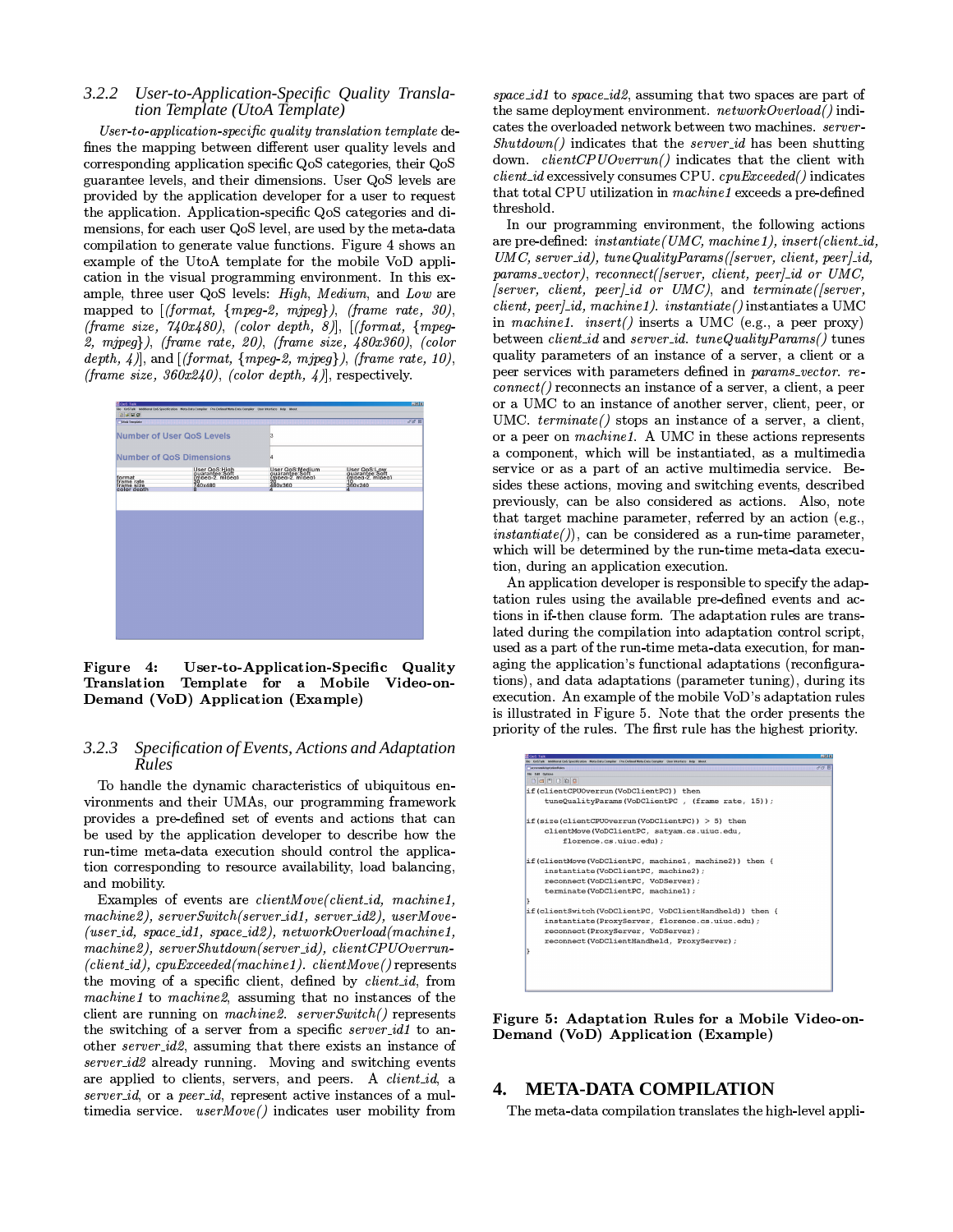cation specification into environment-independent and environment-dependent lower-level meta-data representations.

#### 4.1 **Environment-Independent Translation**

The environment-independent translation compiles the input high-level application specification into a QoS-aware application descriptor, representing a portable quality-aware application meta code. The translation performs the following steps. First, it determines the correctness of each setup configuration in the application functional dependency graph, based on pre-defined *application-specific models*<sup>2</sup>. Second, it associates the end-user node in each setup configuration with a value function derived from the UtoA template. Third, it performs the quality-aware consistency check between two connected components in each configuration, based on input service component descriptions (e.g., component model, and their supporting quality profile with reward pro $file(s)$ , and their expected value functions. Fourth, it associates each consistent configuration with possible configura- $\frac{\text{tion}(s)}{\text{of generic QoS-enabling services}}$ , based on the predefined rule  $base<sup>3</sup>$ . Finally, it translates the adaptation rules into XML format.

The compilation result of the environment-independent translation is the QoS-aware application descriptor. The descriptor includes general information of the application such as application name and category, service component descriptions of all UMCs in the dependency graph, descriptions of generic QoS-enabling services, generic quality-aware configurations, and adaptation rules. Each generic configuration is a consistent setup configuration of the application dependency graph, with the association with generic QoSenabling services. The descriptor represents the meta-level quality-aware application, which can be flexibly and efficiently deployed in different deployment environments by the environment-dependent translation with the help of the run-time meta-data execution. The QoS-aware application descriptor, in XML format, for the mobile VoD application is shown in Figure 6. Value "\*" of attribute machine in element *TargetLocation* indicates that the component can be instantiated in any machine which satisfies the component's hardware and system software requirements.

#### $4.2^{\circ}$ **Environment-Dependent Translation**

The environment-dependent translation helps the application developer to customize and deploy the QoS-aware application descriptor in a specific deployment environment, with the satisfactory quality and mobility requirements, corresponding to available UMCs and QoS-enabling services. The translation is dynamic and distributed, based on the help from the run-time meta-data execution. It assumes the availability of UMC and underlying system/middleware/OS QoS-enabling service repositories, and interface binder repository. The translation maps the QoS-aware application descriptor as follows.



Figure 6: QoS-Aware Application Descriptor for the Mobile Video-on-Demand (VoD) Application (Example)

First, the translation substitutes each generic quality-aware configuration, with specific UMCs and QoS-enabling services, available in the deployment environment. The substitutions are modelled as constraint satisfaction problems [33]. The result of the substitutions is a set of *specific* qualityaware configurations, where each configuration is a setup configuration of specific UMCs, their associations with configuration(s) of specific QoS-enabling services, and their descriptions.

Second, the translation provides the automatic translations from application-specific quality requirements of each UMC into specific QoS-enabling services' expected interfaces and parameters (e.g., translation from applicationlevel quality parameters into expected interfaces and parameters of resource-specific QoS-enabling services (e.g., DSRT, RSVP), based on the availability of semantic-specific trans-

 ${}^{2}$ An application-specific model consists of sound service configurations with specific associations to QoS categories and constraints for all UMCs and connections in the configurations.

 $3$ Rule base specifies mappings from a UMC or a connection, its required QoS category, and its QoS guarantee level into proper generic QoS-enabling services. An example of a rule is: if Component's QoS category is "real-time video" and QoS guarantee level is "Soft" then bind Component with "soft-real-time cpu scheduling service". Note that some examples of Component are VoD-Server, ProxyServer, VoDClientPC.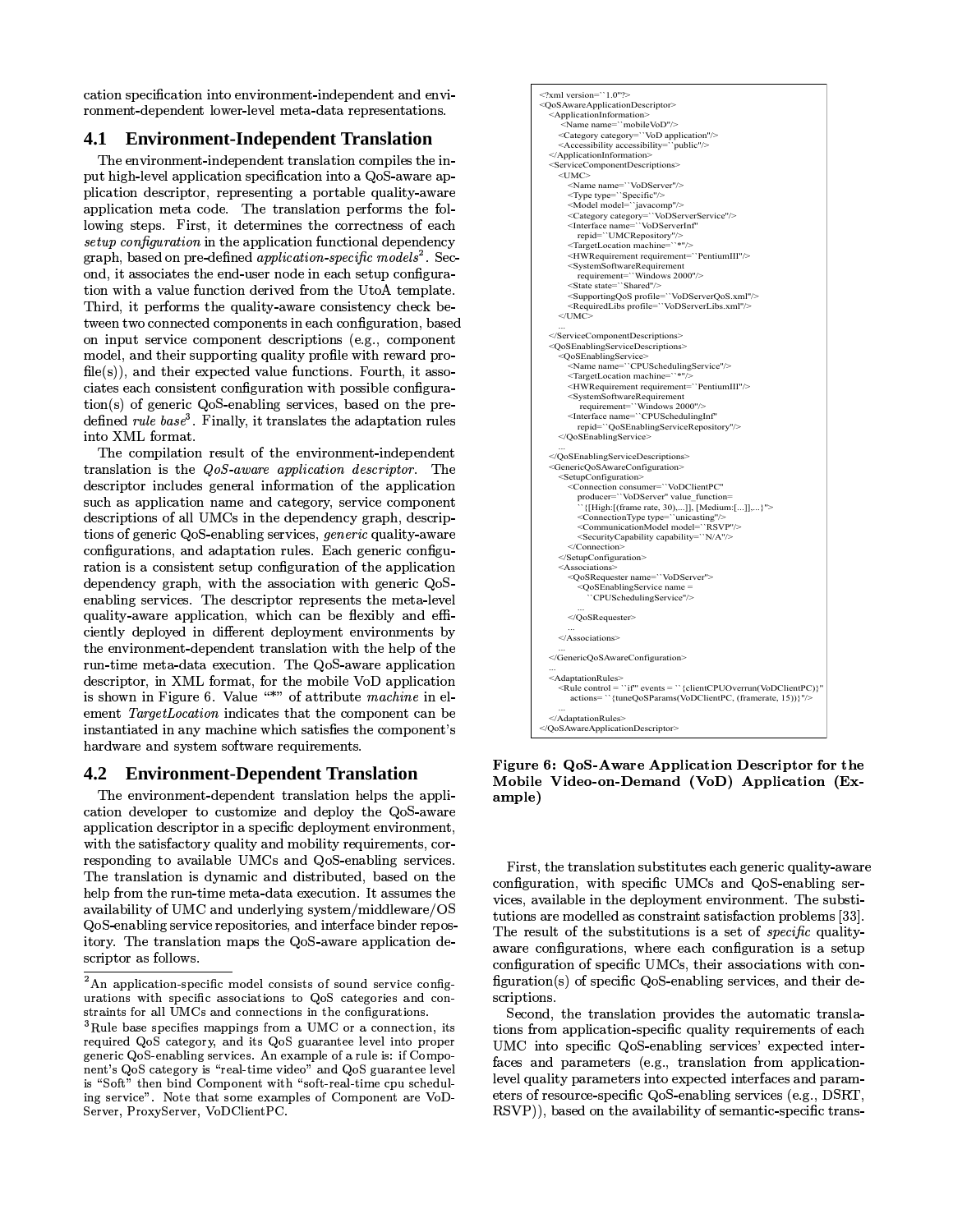lation schemes<sup>4</sup>, and suitable interface binders<sup>5</sup>.

Third, the translation estimates setup cost and running cost for each specific quality-aware configuration. The setup cost is mainly derived from the availability of instances or executable codes of required UMCs and specific QoS-enabling services in the expected target machines. The running cost represents resource requirements, derived from each UMC's reward profile and semantic-specific translation schemes, for ensuring quality provisions during the application execution.

Finally, the translation compiles the adaptation rules into adaptation control script, that can be used as a part of the run-time meta-data execution to manage and control the adaptations of the application.

The compilation result of the environment-dependent translation is the QoS-aware Component-based Application Spec*ification (QoSCASpec)*. QoSCASpec can be considered as QoS-aware application descriptor in a specific deployment environment. It includes application's overall information with the addition of the location of generated adaptation control script, specific service component descriptions, spe $cific$  underlying system/middleware/OS QoS-enabling service descriptions, and *specific* quality-aware configurations, ranked by their setup costs. The structure of a specific quality-aware configuration is similar to the structure of a generic quality-aware configuration. In addition, it also includes supporting QoS levels, alternative associations corresponding to different specific QoS-enabling service substitutions, as well as setup cost, running cost, and interface binders for each association. QoSCASpec, in XML format, for the mobile Video-on-Demand application is shown in Figure 7.

#### **THE BINDING** 5.

The binding helps the application developer to bind components in a specific quality-aware configuration into executable codes ready to be instantiated in the deployment environment. The binding helps performing two main steps: code instrumentation, and code rebuilding.

#### **Code Instrumentation** 5.1

Code Instrumentation is required only if an interface binder is needed to be instrumented into a UMC. The binding provides two types of code instrumentations: partially automatic and automatic.

### 5.1.1 Partially Automatic Code Instrumentation

Partially automatic code instrumentation is needed if a specific QoS-enabling service is not an integrated part of the UMC's code, and/or the code deals with a specific content.

```
\leq?xml version=``1.0"?>
<OoSCASnec>
  <ApplicationInformation
   (same structure as in Section 4.1)
    <AdaptationScript filename = ``mobileVoDAdapt.lua"/>
  </ApplicationInformation>
  <ServiceComponentDescriptions>
    (same structure as in Section 4.1 with specific information)
  </ServiceComponentDescriptions>
  <\!\!QoSEnablingServiceDescriptions\!\!>(same structure as in Section 4.1 with specific information)
  </OoSEnablingServiceDescriptions>
  <SpecificQoSAwareConfiguration>
    <SetupConfiguration>
       <SupportingQoS qosLevel =
          {[High:[(frame rate, 30),...]], [Medium:[...]],...}"/>
      <Connection consumer="VoDClientPC"
         producer="VoDServer" value function=
          `{[High:[(frame rate, 30),...]], [Medium:[...]],...}">
         <ConnectionType type="unicasting"/>
         <CommunicationModel model="RSVP"/>
         <SecurityCapability capability="N/A"/>
      </Connection>
    </SetupConfiguration>
    \leqAssociations>
       <Association>
         <SetupCost cost="1"/>
         <RunningCost cost=""[(machine, resources), ...]"/>
         <QoSRequester name="VoDServer">
            <OoSEnablingService name="DSRT".
             infBinder="VoDServerToDSRTInfBinder.java"/>
         </OoSRequester>
         <QoSRequester name="VoDClientPC">
         </OoSRequester>
      </Association>
    </Associations>
  </SpecificQoSAwareConfiguration>
</QoSCASpec>
```
Figure 7: QoSCASpec for the Mobile Video-on-Demand (VoD) Application (Example)

An example of a specific underlying QoS-enabling service is the dynamic soft real-time CPU scheduling service called DSRT. It expects to be used by multimedia application service with a *for* or *while* loop performing a specific task such as video or audio capturing, encoding, filtering, decoding, and playing.

In this type of instrumentation, the application developer is required to insert some pre-defined tags into the UMC's code. For example, in case of DSRT, we have defined the following tags: STARTLOOP, ENDOPERATION, and END-LOOP. The binding then parses the component's code, looks for these tags, and replaces them with APIs of an interface binder to DSRT.

# 5.1.2 Automatic Code Instrumentation

The binding can perform the automatic code instrumentation for a UMC's code if the interfaces of a specific QoSenabling service can be mapped to some functions normally called by the code. For example, interfaces of RSVP can be mapped to standard socket system calls. Assuming the availability of pre-defined mappings between interfaces of a specific QoS-enabling service and a set of standard interfaces (e.g., socket system calls), the binding parses the component's code, looks for the standard system calls, and

<sup>&</sup>lt;sup>4</sup>Semantic-specific translation schemes represent different types of QoS translations; for instances, translation from specific UMC's QoS dimensions into common parameters of generic QoSenabling services, translation from common parameters of a generic QoS-enabling service into expected interfaces and parameters of a specific QoS enabling service, and translation from specific UMC's QoS dimensions to expected interfaces and parameters of a specific QoS-enabling service.

 ${}^{5}$ An interface binder is a piece of software code, which is used by the binding as a "glue code" between a UMC's source code and a specific OoS-enabling service. An interface binder implements the expected interfaces of a specific QoS-enabling service with specific semantic specific translation schemes. The presentations of semantic specific mapping schemes and interface binders are beyond the scope of this paper.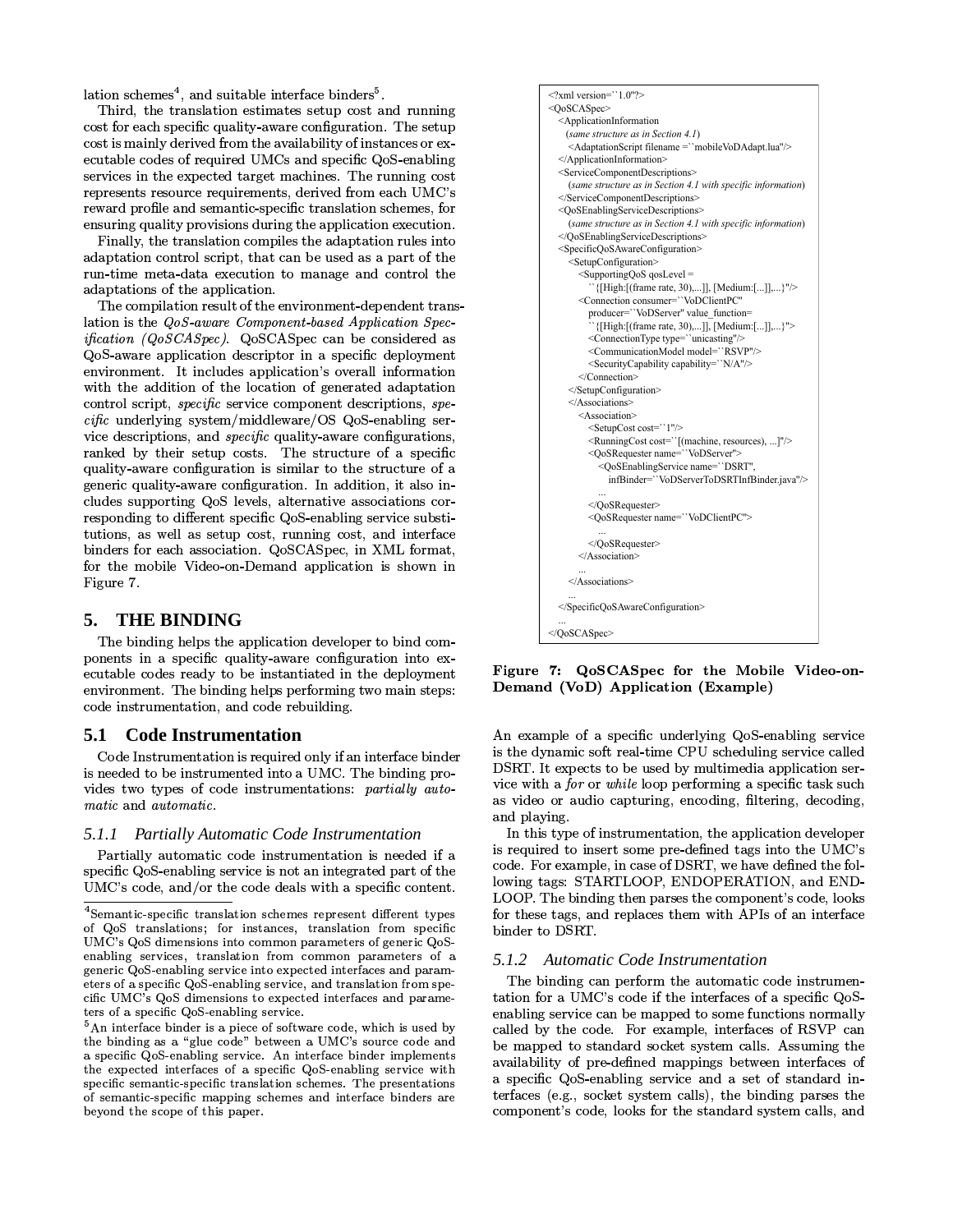replaces them with an interface binder to the specific QoSenabling service.

# 5.2 Code Rebuilding

The binding helps the application developer to rebuild a UMC's code with instrumented interfaces. The code rebuilding is activated only if the rebuilt version of the instrumented component is unavailable<sup>6</sup>. Assuming the availability of typical programming language compilers on different OS platforms, the binding can rebuild an instrumented component as follows. First, it selects a machine with suitable OS platform (e.g., Windows 2000, Unix) and required programming language compilers (e.g.,  $C/C++$ , Java). Second, it downloads the instrumented UMC's source code, its related codes, project file or make file, its required libraries, the interface binder's interface definition, its library, and required libraries, into the selected machine. Third, the binding automatically modifies the project file or make file to link to the interface binder's library, and rebuilds the instrumented UMC using the modified project file or make file. Fourth, it uploads the rebuilt component into the rebuilt-UMC repository. Finally, it updates the component's description in the specific quality-aware configuration with the description of its rebuilt version. After finishing code rebuilding, the built specific quality-aware configuration is ready to be instantiated in the deployment environment.

#### **RUN-TIME META-DATA EXECUTION** 6.

The run-time meta-data execution [34] is a componentbased and reconfigurable middleware, which helps to instantiate, manage, and control a quality-aware multimedia application, during the application setup and execution. It also helps the meta-data compilation to deal with distributed interactions. An instance of the run-time meta-data execution is running on each distributed machine which is considered as a part of the specific deployment environment. The run-time meta-data execution system consists of a set of management services, including configuration selection service, location discovery service, instantiation service, registration service, distributed environment monitoring service, and adaptation management service.

Configuration selection service selects the best configuration among setup configurations of a quality-aware multimedia application, corresponding to the input user quality request (with specific required QoS level), current availability of resources and devices in the deployment environment, and the compiled results in QoSCASpec. Location discovery ser*vice* helps to determine suitable locations (target machines) if a specific target machine is not resolved during the compilation. Instantiation service helps to instantiate UMCs and their associated QoS-enabling services of the selected configuration, into the distributed machines. Registration service registers the instantiated components to a directory service. Distributed environment monitoring service provides current availability of resources and devices, and mobility of users and devices, in the deployment environment, for other services (e.g., configuration selection service). Adaptation management service manages and controls data adaptations and functional adaptations of a quality-aware multimedia application based on the compiled adaptation control script.

# 7. IMPLEMENTATION AND RESULTS

The implementation is divided in two main parts:  $(1)$ quality-aware application specifications, and meta-data com*pilation* are implemented in Java, and integrated with visual programming environment [12]; (2) run-time meta-data execution is implemented as Lua scripts[6], running over Gaia services<sup>7</sup> in the active space project  $[28]$ . The application test-bed is the mobile VoD application which consists of four mains UMCs: a user profile server, a VoD server, a proxy server, and a VoD client on Windows platform.

The run-time meta-data execution nodes are connected via a 100 Mbps Ethernet. The nodes are three PCs (1) Satyam is Pentium III machine with a 700 MHz processor and 128 MB RAM $(2)$  Florence is a Pentium III machine with a 930 MHz processor and 256 MB RAM, (3) Casablanca is a Pentium III machine with a 930 MHz processor and 256 MB RAM. All PCs are running windows 2000. Florence and Casablanca share the same executable codes of the run-time meta-data execution and all executable UMCs, available on Satyam via the mapping of network drive.

We demonstrate concepts, design and implementation of our quality-aware programming framework via measuring (1) the overhead of UMCs' instantiation, (2) the overhead of mobile VoD setup with different setup configurations, preextracted from QoSCASpec of the application, and (3) the overhead of a functional adaptation, corresponding to user mobility.

### • Experiment 1: Overhead of UMCs' instantiation

In this experiment, we measure the instantiation overhead of individual UMC comprising the mobile VoD application in two scenarios: (a) instantiations of UMCs on Satyam, where its local disk contains all UMCs, and (b) instantiations of UMCs on Florence, which maps its network drive to Satyam's local disk. The instantiation service parses a UMC description (See descriptions in Section 4.1, 4.2), represented in a XML file, and instantiates the UMC corresponding to its description. The instantiation includes some interactions among Lua script, underlying Gaia services, and java component manager. The instantiation overhead of each UMC in both Figure 8a and 8b is an average value of ten runs. The instantiation overhead of the VoD client from both scenarios is much higher than other components', because it includes more executable codes (e.g., java GUI, decoding engine, transport protocol) which are needed to be loaded into the target machine's memory before the instantiation. Comparing the results of two scenarios, accessibility to network drive does not affect the performance, because Satyam and Florence are connected with a high-speed network. The major overhead for the UMC instantiation depends on the processor power and available memory of the target machine.

 $6$ We assume that a rebuilt version of an instrumented UMC, if available, will be found in the rebuilt-UMC repository.

 ${}^{7}$ Gaia is a distributed operating system for a ubiquitous smart room environment. It brings the functionality of operating system to physical spaces. Gaia kernel consists of a set of services; for example, context service, component repository, event manager, component manager core, etc.[28].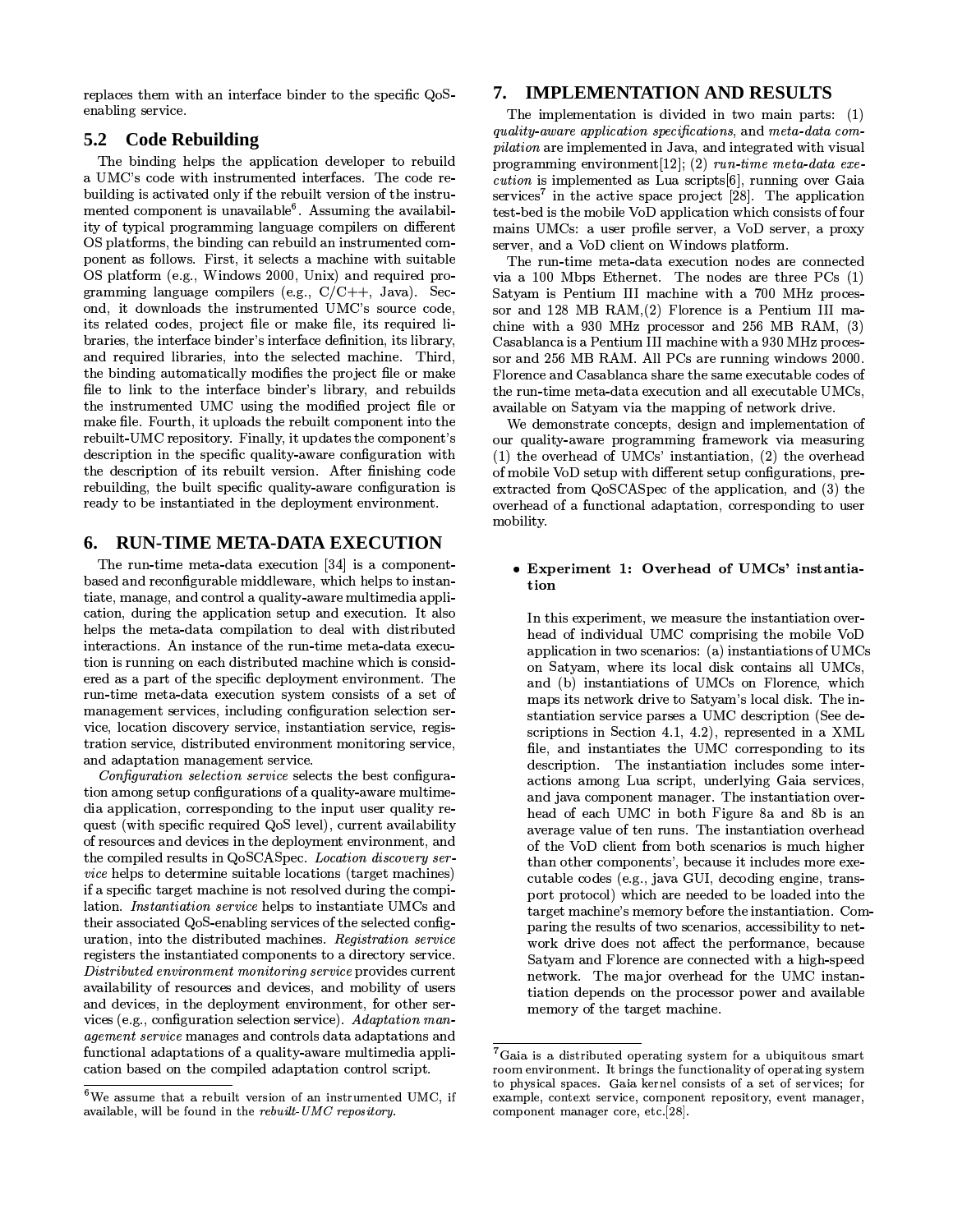

**Experiment 2: Overhead of mobile VoD setup** 

In this experiment, we measure the overhead of mobile VoD setup with different setup configurations: config*uration 1*, comprising of a VoD server on Florence, and a VoD client on Satyam; configuration 2, comprising of a VoD server and a user profile server on Florence, and a VoD client on Satyam; configuration 3, comprising of a VoD server, a user profile server, and a proxy server on Florence. Configuration 3 represents a setup VoD system that will wait for a new VoD client to join. The instantiation service parses a setup configuration, represented in a XML file, pre-extracted from the mobile VoD's QoSCASpec, and instantiates the configuration in the distributed machines corresponding to the description. The setup overhead for each setup configuration in Figure 9 is an average value of ten runs. The main setup overhead comes from the instantiation overhead of individual UMC. The setup overhead of configuration 3 is much lower than other two configurations because it does not include the instantiation of the VoD client which takes much more overhead than other components.



Figure 9: Overhead of Mobile VoD Setup with **Different Setup Configurations** 

# **Experiment 3: Overhead of a functional adap**tation corresponding to user mobility

In this experiment, we measure the overhead of functional adaptation, corresponding to user mobility between an original space to two different spaces (See Figure 10a). The original space is represented by Satyam. The two target spaces are represented by two target machines: Florence and Casablanca. Within the experiment, we assume that the generated adaptation control script detects the  $userMove()$  event, and per-

forms the functional adaptation, with the help of underlying Gaia services, by instantiating a new VoD client on a target machine. The VoD server redirects the streaming to the new VoD client. The moving overhead from Satyam to Florence, in Figure 10b, is lower than from Satyam to Casablanca for all runs. The reason for this result is that Florence is running all required Gaia services locally while Casablanca is not. Casablanca needs to contact Florence to use some Gaia services for its VoD client instantiation. This produces additional overhead.



Figure 10: (a) Moving Scenario (b) Overhead of Functional Adaptation Corresponding to User Mobility

### • Overall evaluation

Although, the results of all experiments present the high overhead (in seconds), corresponding to interactions among underlying Gaia services, java component manager, and Lua script, this overhead is produced only during the application setup or reconfiguration<sup>8</sup>. It does not affect the performance of data transmission or media delivery during the application execution. From the programming framework's point of view, we achieve the goals for enabling the flexibility and easiness of developing and deploying a distributed multimedia application with mobility in ubiquitous environments, with the current trade-off of large instantiation overhead.

#### **RELATED WORK** 8.

In this section, we discuss related work in five areas: programming tools for building distributed multimedia applications, QoS-enabling services for ensuring quality-awareness for the applications, QoS languages, deployment descriptors, and open framework for multimedia delivery and consumption.

Tools for building distributed multimedia applications. Different development tools have been developed for building multimedia applications. For example, the Mash programming environment [1], developed at UC Berkeley, provides a set of multicast streaming toolkits. Ooi et al developed a multimedia software library, called Dali [26], which includes a set of intermediate level abstractions between C and conventional libraries. The StreamIt [32] project provides a special-purpose language to improve programmer productivity and program robustness within the streaming

 ${}^{8}$ The reconfiguration happens only occasionally, i.e. functional adaptation is considered over coarse time intervals of minutes. hours, or days, hence, the overhead in seconds in acceptable.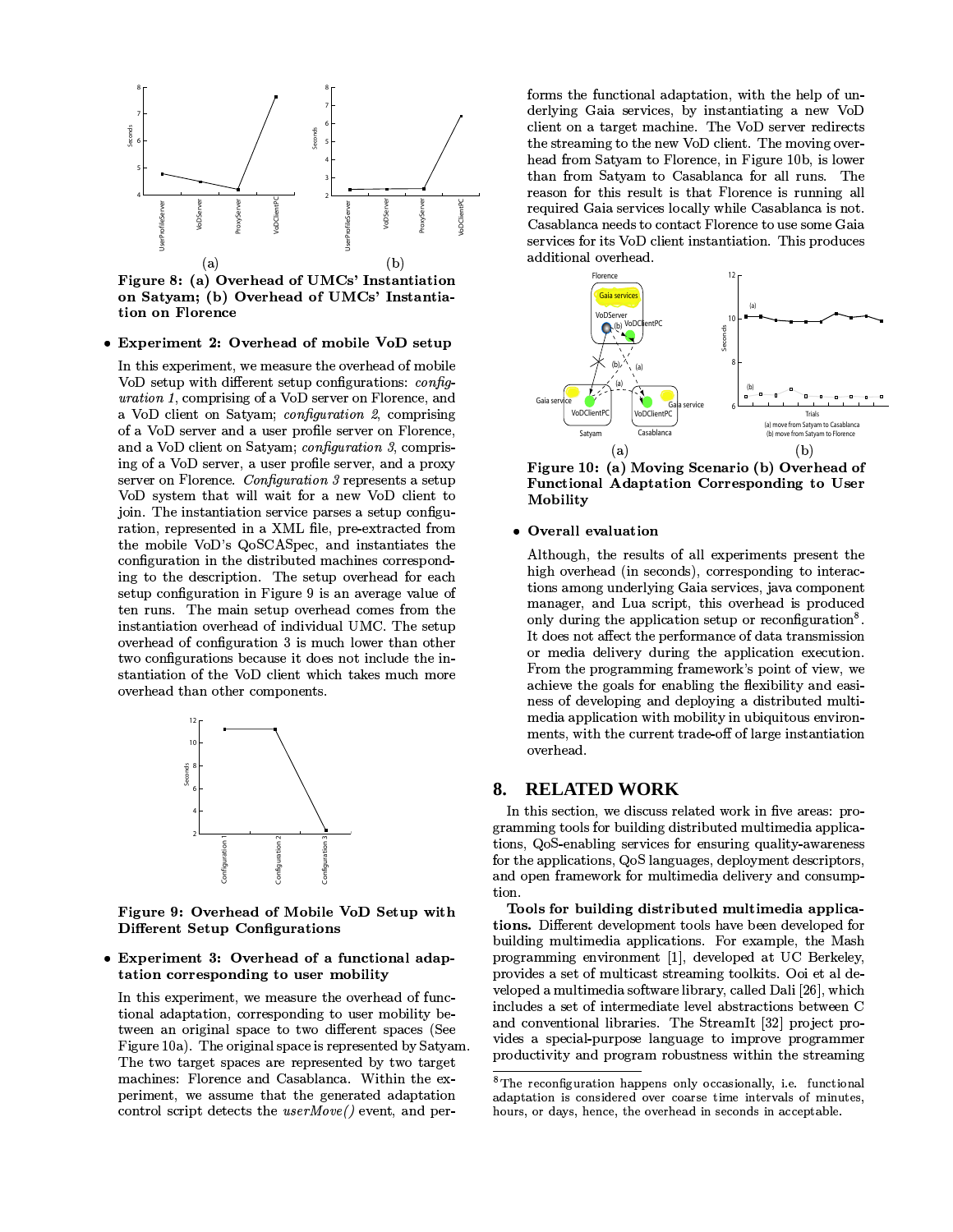domain. All of the above work mainly focused on the multimedia content manipulation, presentation, or (multicast) streaming.

From the object-oriented or component-based side, software toolkits  $[23, 8, 20]$  have been proposed to help the application developer to develop a distributed multimedia applications flexibly and more easily. For example, DAVE [23] provides a plug-and-play programming paradigm, which allows the application developer to connect the distributed objects or devices forming the distributed application. SCOOT [8] provides the reliable multimedia collaboration, based on the object-oriented approach. In [20], Mccanne et al propose the common infrastructure, which allows the application developer to utilize different media and protocol objects from different research groups to develop a distributed multimedia application flexibly. Our work distinguishes itself by focusing on assisting the application developer to develop and deploy application-specific quality support for distributed multimedia applications with mobility in ubiquitous environments. Our approach is based on reusable application and middleware service components, meta-data compilation and run-time meta-data execution.

QoS-enabling services for quality-aware UMA. In addition to the work mentioned in the introduction, there is other related work on providing system support for QoSaware UMA. For example, Black et al proposed InfoPipes [2] for multimedia applications to expose communication at the application level and to achieve adaptive QoS control. Smith et al presented InfoPyramid [31], which manages different variations of media objects with different fidelities and modalities and selects among the alternatives in order to achieve the ubiquitous delivery to heterogeneous client devices. Pham et al [27] described the concept "Small Screen/Composite Device" to deliver multimedia applications on mobile devices by outsourcing computing tasks redirected to nearby powerful proxy hosts. We believe that all above work is useful for providing quality-aware UMA and probably coexists in the ubiquitous computing environment. Our programming framework allows the application developer to flexibly leverage any of them, as QoS-enabling services, for implementing *application-specific* quality support.

QoS languages. A *QoS specification language* (e.g., [10, 11]) allows the implementor to specify the properties of the application, namely its required input quality and delivered output quality. However, they do not actually simplify the task of building a multimedia application.

Most closely related work proposes QoS specialized lanquages or *QoS* specialized specifications to allow the application to utilize the quality-enabling facilities, provided by run-time systems. In [29], a scripting language is implemented to allow legacy applications to take advantage of quality-enabling facilities described by the network DiffServ framework [24]. The Quality Object (QuO) framework [19] introduces a set of aspect languages, called Quality Description Languages (QDLs), to provide quality support for the distributed object applications via CORBA. In Agilos middleware [17], application quality is defined via rules and membership functions. As stated in the introduction, these QoS run-time systems support particular aspects of quality provisions. In our programming framework, we reuse some of these available QoS run-time systems as underlying QoS-enabling services. We provide then semantic-specific translation schemes, which help mapping from high-level application specification into their specialized languages.

Deployment descriptors. The compiled results (QoSaware application descriptor and QoSCASpec) of our programming framework share similar ideas as of the EJB's deployment descriptor [22], CCM's descriptors [14](e.g. CORBA software, CORBA component, and component assembly descriptors), and COM+'s attributed-based or declarative programming [16]. Our descriptors, however, are tailored towards describing quality-aware, ubiquitous multimedia applications with mobility.

Open framework for multimedia delivery and consumption. The QCompiler enables the Digital Item Adaptation and Universal Multimedia Access (UMA) concepts in MPEG-21 [15]. It considers what are required for universally multimedia access, and helps to fulfils these requirements from the development and deployment, and the componentbased quality-aware programming point of view.

#### **CONCLUSION** 9.

Ubiquitous computing brings new challenges for delivering distributed multimedia applications with applicationspecific quality guarantees. In this paper, we present a novel programming framework for quality-aware ubiquitous multimedia applications. Key features of our programming framework are: (1) the high-level application specification which can be used to easily describe a ubiquitous multimedia application with quality requirements and controls of adaptations, (2) the meta-data compilation which translates input high-level application specification into lower-level application/system descriptors which are portable, and customized, to different deployments, respectively, (3) the binding which helps rebuilding the application in a specific deployment environment, and (4) the run-time meta-data execution which provides underlying interaction mechanisms for the metadata compilation, and helps to instantiate, manage and control the setup, execution, and adaptations of a quality-aware multimedia application, flexibly.

# 10. ACKNOWLEDGEMENTS

We would like to thank Yi Cui for his contribution to the original multimedia components of the mobile VoD application, and Renato Cerqueira for an example of Lua script.

### 11. REFERENCES

- [1] Open Mash Consortium. http://www.openmash.org, 1999.
- [2] A. Black, J. Huang, and J. Walpole. Reifying Communication at the Application Level. In Proc. of International Workshop on Multimedia Middleware, Ottawa, Canada, Oct. 2001.
- G. Bochmann, B. Kerherve, and M. Mohamed-Salem. Quality of service management issues in electronic commerce applications. to be published as a chapter in a book.
- [4] R. Braden, L. Zhang, S. Berson, S. Herzog, and S. Jamin. Resource ReServation Protocol (RSVP) - Version 1 Functional Specification. RFC 2205, 1997.
- [5] A. Campbell. Mobiware: Qos aware middleware for mobile multimedia communications. In Proc. of 7th IFIF International Conference on High Performance Networking, pages 166-184, Apr. 1997.
- R. Cerqueira, C. Cassino, and R. Ierusalimschy. Dynamic  $[6]$ component gluing across different componentware systems. In Proc. of International Symposium on Distributed Objects and Applications, pages 362-71, 1999.